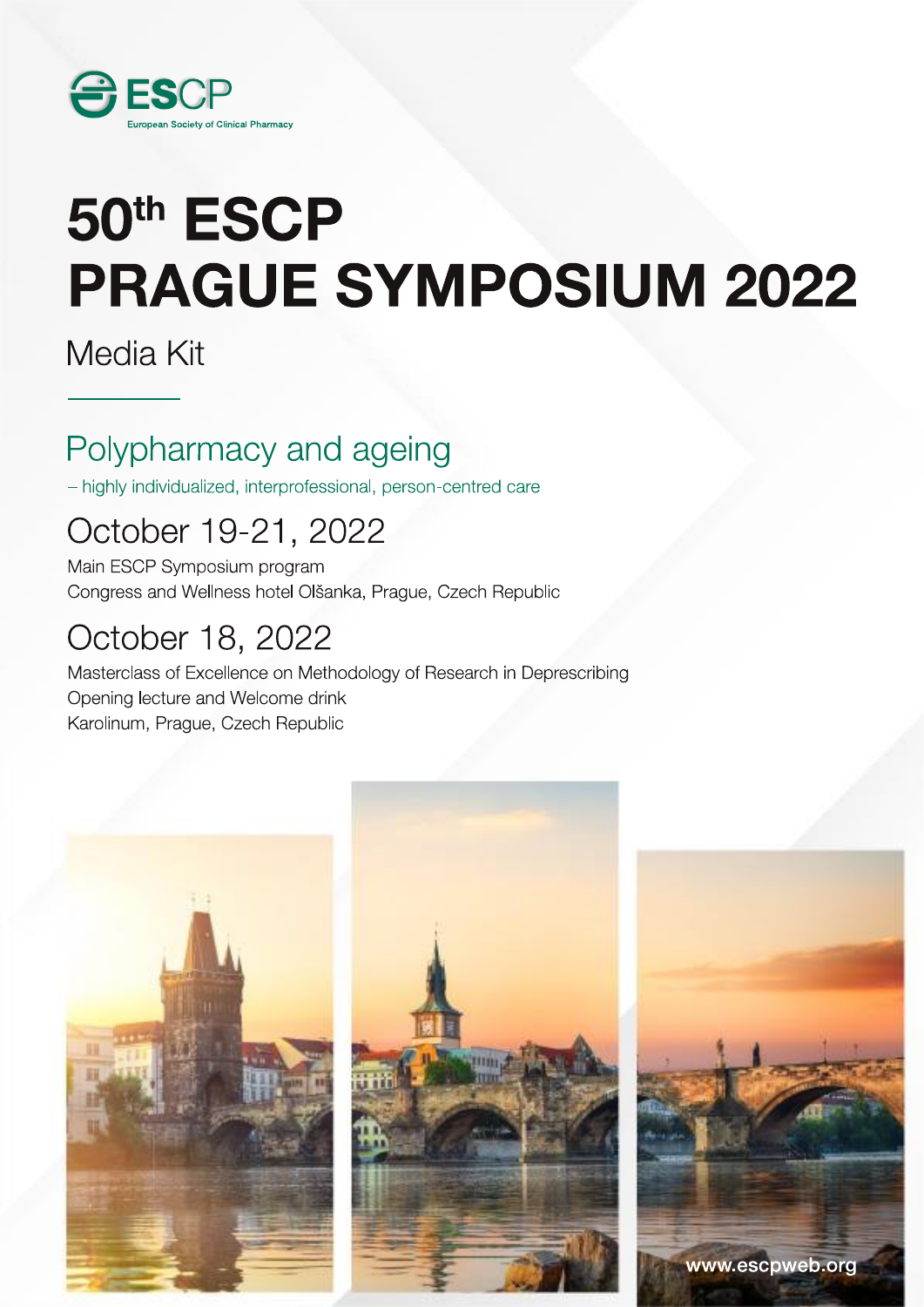# **About**

#### Conference Name: 50<sup>th</sup> ESCP Prague Symposium on Clinical Pharmacy

#### Theme: Polypharmacy and ageing – highly-individualized, interprofessional, person-centred care

Dates: October 19 -21, 2022 – Main Congress (Congress & Wellness Hotel Olšanka, Prague)

October 18, 2022 – Masterclass of Excellence on Methodology of Research in Deprescribing (Karolinum, Prague)

Venue: October 19 -21, 2022 – Main Congress in Congress & Wellness Hotel Olšanka, Prague, address: Táboritská 1000/23, 130 00 Prague 3-Žižkov, Czech Republic

#### <https://www.hotelolsanka.cz/en/>

October 18, 2022 – Masterclass of Excellence on Methodology of Research in Deprescribing in Karolinum, Charles University, Prague, address: Ovocný trh 560/5, 110 00 Prague 1 – Staré Město, Czech Republic

### **Organizers:**

#### European Society of Clinical Pharmacy

in collaboration with Czech national bodies/societies representing clinical pharmacy, faculties of pharmacies and other organizations (see organizing subjects/committees/honourable guests bellow)

Website URL: TEMPORARY WEBPAGE[: https://escpweb.org/future-events/2022-autumn-symposium](https://escpweb.org/future-events/2022-autumn-symposium-prague)[prague](https://escpweb.org/future-events/2022-autumn-symposium-prague)

OFFICIAL WEBPAGE (under construction): [https://escp2022prague.org](https://escp2022prague.org/) (will be open on April 1, 2022)

#### Abstract submission URL:

will be open on 1<sup>st</sup> March 2022 on temporary webpage[: https://escpweb.org/future-events/2022-autumn](https://escpweb.org/future-events/2022-autumn-symposium-prague)[symposium-prague](https://escpweb.org/future-events/2022-autumn-symposium-prague) and since April 1, 2022 on congress webpage [https://escp2022prague.org](https://escp2022prague.org/)

#### E-Mails:

International office of the ESCP: [escp@planet.nl](mailto:escp@planet.nl?subject=ESCP%20Symposium%20Prague%202022)

Prague ESCP Symposium President[: daniela.fialova@faf.cuni.cz](mailto:daniela.fialova@faf.cuni.cz?subject=ESCP%20Symposium%20Prague%202022)

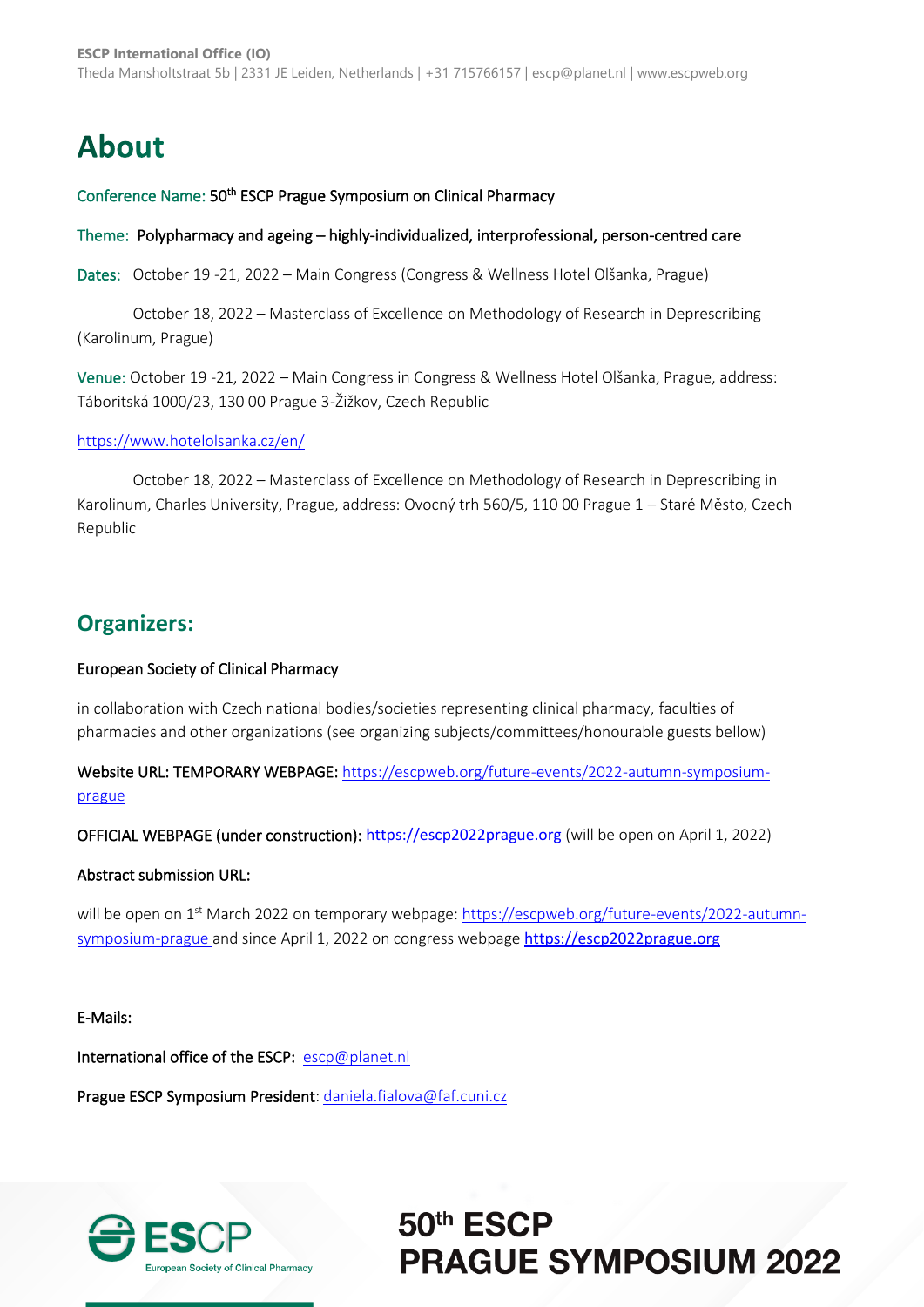### **Organising Committee (OC):**

Assoc. Prof. Daniela Fialová, Ph.D. - ESCP Symposium President and Organising Committee (OC) Chair, General Committee and Research Committee of the ESCP, Vice-chair of the Section of Clinical Pharmacy, Czech Pharmaceutical Society of the Czech Medical Association, J.B. Purkyně, Faculty of Pharmacy in Hradec Králové, Charles University, Czech Republic

Prof. Derek Stewart, PgCert, BSc (1st), MSc, PhD, FRPharmS, FFRPS- President of the ESCP

PharmDr. Jana Gregorová, Ph.D. - Organising Committee (OC) Vice-Chair, Chair of the Czech Professional Society of Clinical Pharmacy, Czech Medical Association J. B. Purkyně, Czech Republic

Dr. Edwin van Aalten - International Office, ESCP

Dr. Anita de Smet - International Office, ESCP

PharmDr. Anna Oleárová, Ph.D. - OC member, General Committee and Communication Committee of the ESCP, Slovakia

PharmDr. Hana Kotolová, Ph.D. – OC member, Assist. Prof. at the Faculty of Pharmacy, Masaryk University, Czech Republic

PharmDr. Simona Dvořáčková– OC member, Assist. Prof. at the Faculty of Pharmacy, Charles University, Czech Republic

PharmDr. Ivana Tašková – OC member and Board member, Czech Professional Society of Clinical Pharmacy, Czech Medical Association J. B. Purkyně, Czech Republic

### **Scientific Committee (SC):**

PharmDr. Monika Lutters, Ph.D. - Scientific Committee (SC) Chair, Treasurer, General Committee and Research Committee of the ESCP, Switzerland

PharmDr. Milada Halačová, Ph.D. – Scientific Committee (SC) Vice-Chair, Chair of the Section of Clinical Pharmacy of the Czech Pharmaceutical Society, Czech Medical Association J. E. Purkyně, Czech Republic

PharmDr. Cathal Cadogan, Ph.D. – SC member, Research Committee of the ESCP, Ireland

PharmDr. Kateřina Malá, Ph.D. – SC member, Educational Committee of the ESCP, Czech Republic PharmDr. Dalibor Černý, Ph.D. – SC member, Board member of the Section of Clinical Pharmacy, Czech

Pharmaceutical Society, Czech Medical Association J. B. Purkyně, Czech Republic

PharmDr. Jan Hartinger, Ph.D.– SC member, Board member of the Czech Professional Society of Clinical Pharmacy, Czech Medical Association J. B. Purkyně, Czech Republic

### **Honorable guests (Czech Republic):**

prof. RNDr. Jaroslav Květina, Dr.Sc., Dr.h.c.

Prof. RNDr. Jiří Vlček, Ph.D.

Prof. RNDr. Ludmila Kameníková, Ph.D.

Minister or representative of the Ministry of Health, Czech Republic

Chair or representative of the State Institute for Drug Control, Czech Republic

Deans of the Faculties of Pharmacy, Charles University and Masaryk University, Hradec Králové and Brno, Czech Republic

Chairs and representatives of collaborating pharmaceutical societies and Czech Pharmaceutical Chamber, Czech Republic

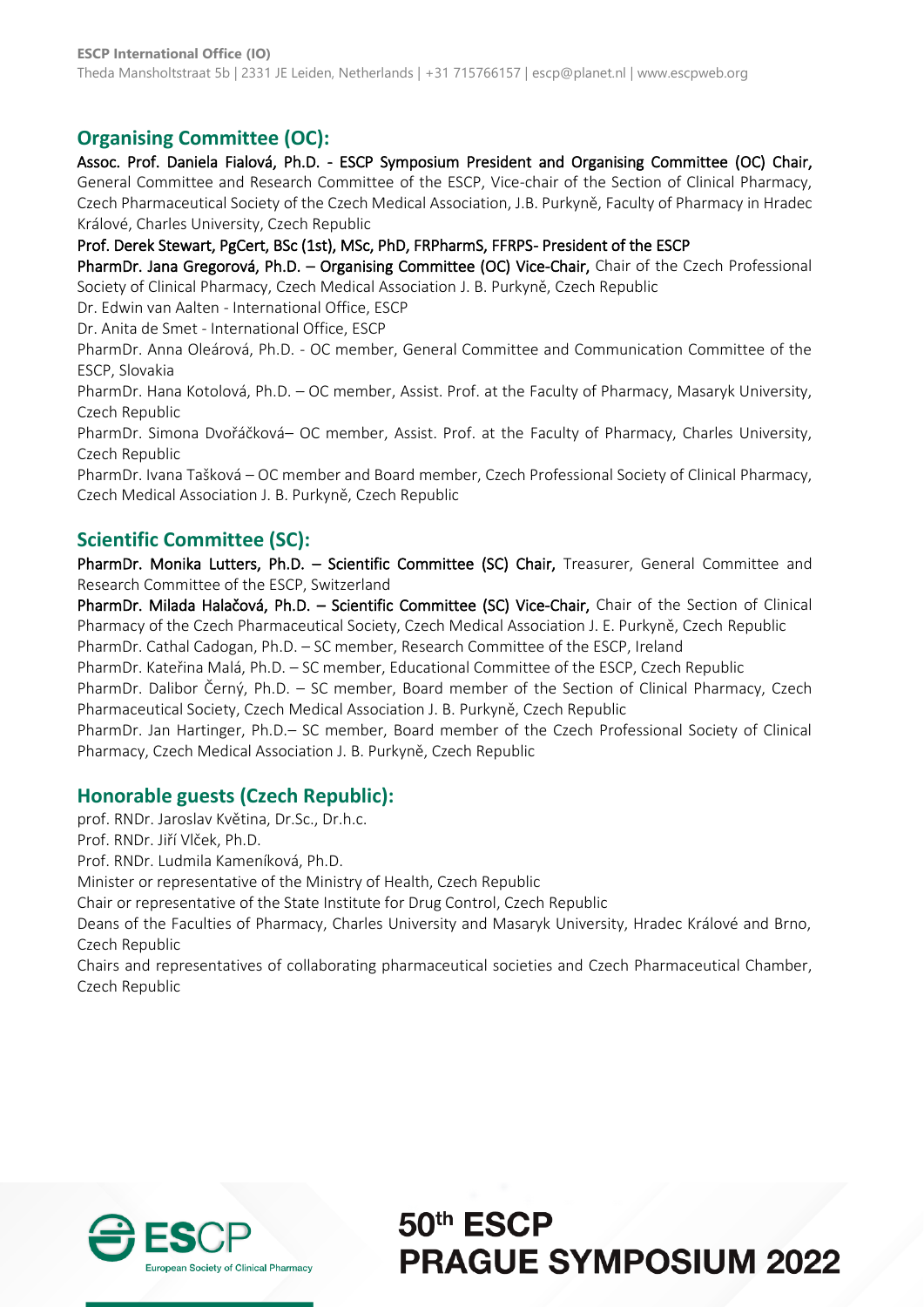### **Supported by sponzors**

Edukafarm s.r.o - gold sponsor Lundbeck Czech Republic, s.r.o. – bronze sponsor DrugAgency, a.s. – bronze sponsor Wörwag Pharma Česko, s.r.o. – bronze sponsor (regularly updated)

### **Important Dates and Deadlines**

Registration Opening: 01.04.2022 Workshop proposals submission Opening: 01.02.2022 Workshop proposals submission Deadline: 15.03.2022 Abstract Submission Opening: 01.03.2022 Abstract Submission Deadline: 18.05.2022 (possible extension to 25.05.2022) Notification sent to abstract submitters: 06.07.2022 Early Bird Registration Deadline: 31.07.2022 Late Registration Deadline: 15.09.2022

### **Conference Description**

#### Event Short Summary:

Annual 50<sup>th</sup> Prague 2022 ESCP Symposium will focus on actual topic of "Polypharmacy and ageing opportunities for highly individualized, interprofessional, patient-centered care" (Oct 19-21, 2022, congress venue and hotel Olšanka, Prague, Czech Republic). Affilliated Masterclass of Excellence (Oct 18, 2022, Karolinum, Prague, Czech Republic) will be organized on mixed methodologies in deprescribing research. Plenary lectures, workshops, round table discussions and various international networking activities are planned during this ESCP Symposium to highlight the substantial impact of polypharmacy and inappropriate geriatric drug prescribing on individuals and the society and the importance of development of clinical

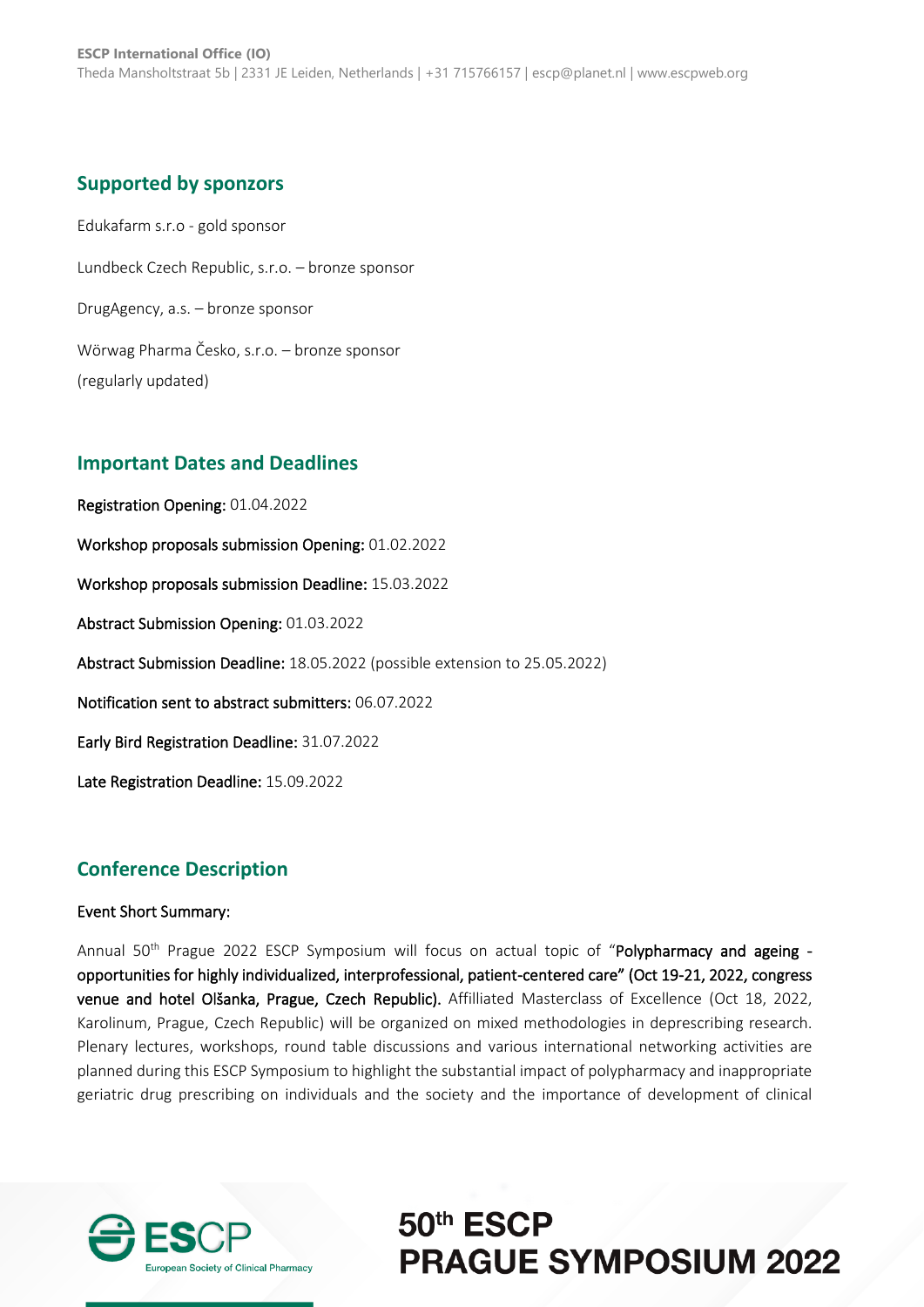pharmacy services in various settings of care. Patient-centred approach, shared-decision making and interprofessional cooperation of various healthcare professionals, researchers, politicians, as well as drug regulators and patients will be emphasized during this event.

### **Prague ESCP Symposium 2022**

### **Welcome Word**

Dear colleagues,

Ageing of the world population is an issue of broad interest due to expected changes in health and social systems and economics of many countries all over the world. Older adults usually suffer from multiple chronic health problems and utilize more medicines, therefore rational, effective, and safe medication use in this population is a key issue also for future healthcare economies. For this reason, we decided to organize upcoming 2022 European Symposium on Clinical Pharmacy on the topic "Polypharmacy and ageing - opportunities for highly individualized, interprofessional, patient-centred care". This event will be held from October 19 to 21, 2022 in Prague, Czech Republic in the Congress Venue and Hotel Olšanka.

The Prague 2022 ESCP Symposium will focus on invited lectures, workshops, and international networking activities in safe and effective medication use in older adults and will emphasize substantial impact of polypharmacy and inappropriate drug prescribing on individuals and the society. This event will also underline the importance of development of clinical pharmacy services in various settings of care, patient-centred approach, shared-decision making and interprofessional cooperation of various experts in rational geriatric pharmacotherapy, including professionals from different fields of pharmacy and medicine, researchers, politicians, and drug regulators, as well as patients and their informal care providers.

Subtopics covered during the Prague 2022 ESCP Symposium will be: population ageing and preparedness of healthcare systems for demographic, social and economic changes; medication efficacy and safety, deprescribing strategies and changes in the therapeutic value of drugs in the aged; geriatric frailty, drug risks and polypharmacy; palliative care; education and clinical practice ensuring highly individualized pharmacotherapy, interprofessional care across various settings of care, patient-centered approach and active involvement of patients in shaping the policy and safe medication practice at micro-, meso- and macro-levels. Our intention is to organize this 2022 ESCP Symposium in a live form, however, it can be changed into a fully online form in case of serious problems with COVID-19 pandemic in autumn 2022.

We cordially invite you to participate in the Prague 2022 ESCP Symposium organized in the heart of Europe, the beautiful city of Prague!

We hope we will be able to meet personally again and newly intensify our international and European contacts and networking activities!

With best regards,

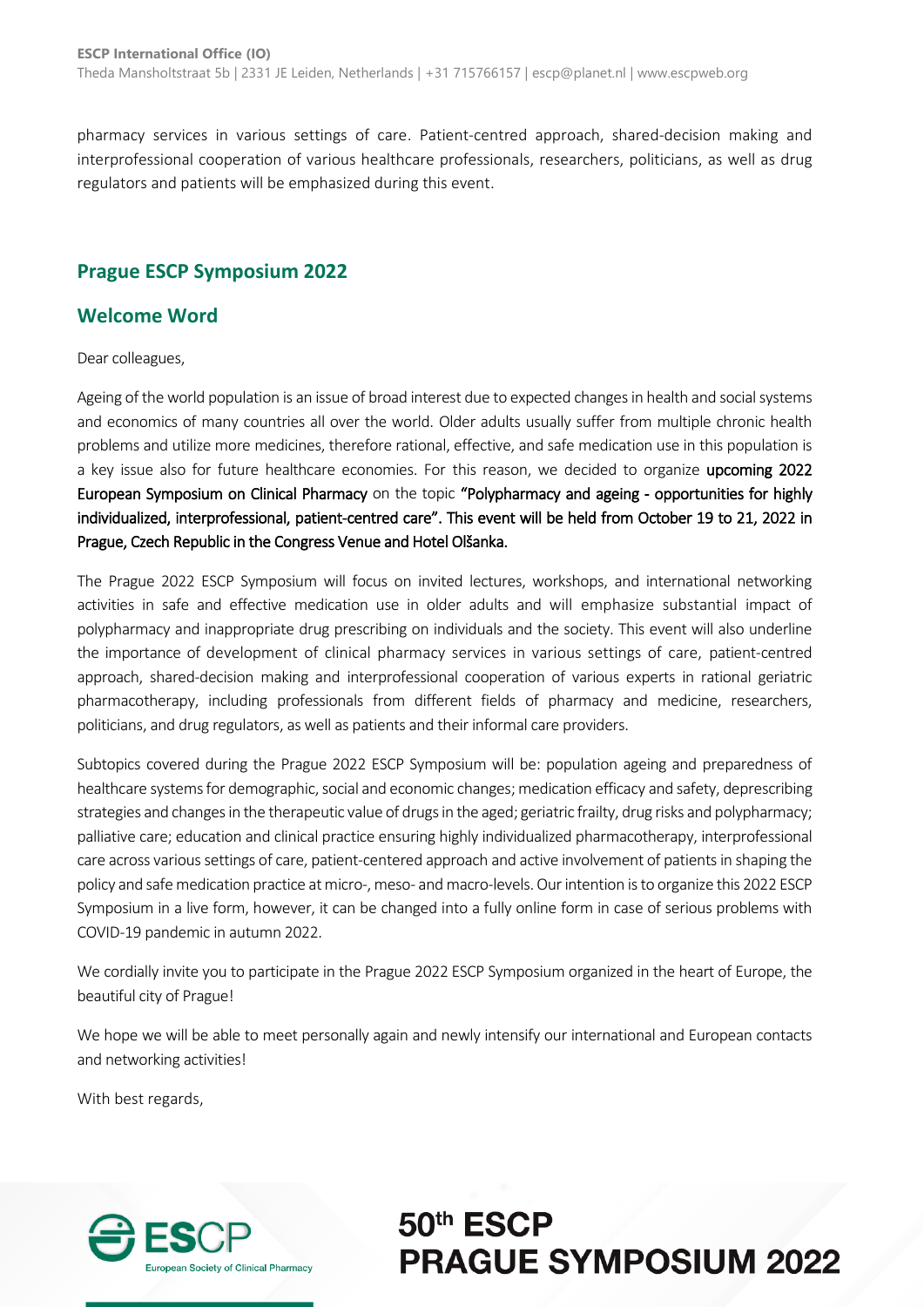**ESCP International Office (IO)** Theda Mansholtstraat 5b | 2331 JE Leiden, Netherlands | +31 715766157 | escp@planet.nl | www.escpweb.org

#### Assoc. Prof. Daniela Fialová, PharmD, PhD.

Prague 2022 ESCP Symposium President and Organizing Committee Chair

#### Prof. Derek Stewart, PgCert, BSc. (1st), MSc., PhD., FRPharmS, FFRPS

President of the European Society of Clinical Pharmacy (ESCP)

#### Dr. Monika Lutters, PharmD, PhD.

Prague 2022 ESCP Symposium Scientific Committee Chair

#### Dr. Jana Gregorová, PharmD, Ph.D.

Prague 2022 ESCP Symposium Organising Committee Vice-Chair

#### Dr. Milada Halačová, PharmD, Ph.D.

Prague 2022 ESCP Symposium Scientific Committee Vice-Chair

### **Prague ESCP Symposium 2022 subtopics**

- ❖ Population ageing in EU and non-EU countries and preparedness of healthcare systems on demographic, social and economic changes
- ❖ Geriatric medication safety, deprescribing strategies and availability of interdisciplinary medication reviews and medication management services for older adults in different settings of care and different countries
- ❖ Geriatric frailty, biological age, and challenges in reducing geriatric morbidity, disability, and mortality
- ❖ Prevention of adverse drug events and approaches reducing the geriatric drug risks and polypharmacy
- ❖ Taking care of patients in the end of life and modern palliative care ensuring optimal symptoms control, choosing appropriate drug formulation and deprescribing of inappropriate or unnecessary medicines
- ❖ Education and clinical practice ensuring highly individualized pharmacotherapy across various clinical fields and transition of patients across different settings of care
- ❖ Innovative models for development of interprofessional collaboration in rational geriatric pharmacotherapy
- ❖ Patient-centered approach and active involvement of older adults in shaping the policy and safe medication practice at micro-, meso- and macro-levels

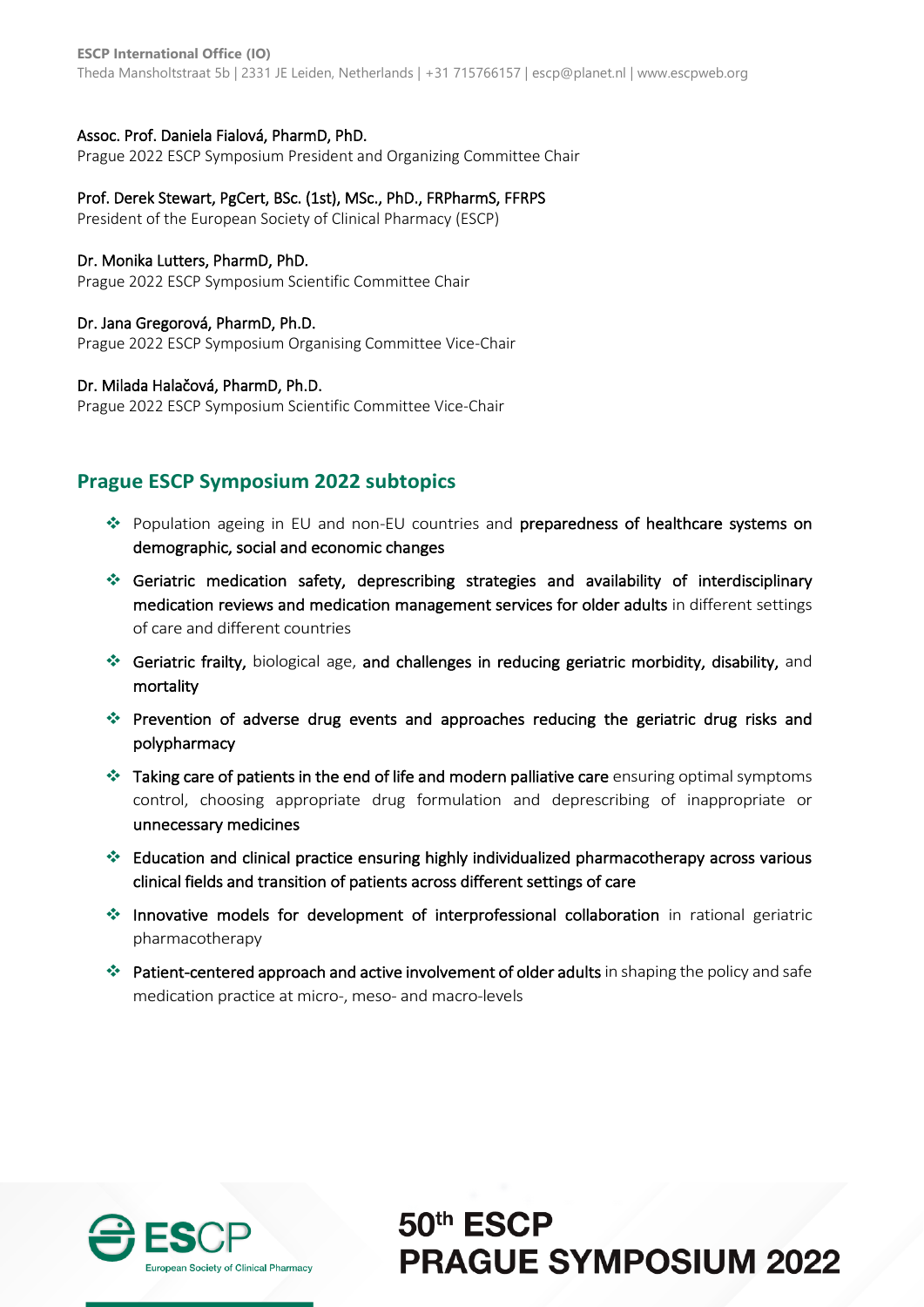### **Conference Fees**

|                    | ONSITE-EARLY BIRD*        | ONSITE-LATER*            | <b>ONLINE</b> (whole event |
|--------------------|---------------------------|--------------------------|----------------------------|
|                    | (before $31st$ July 2022) | (after $31st$ July 2022) | only)                      |
| <b>ESCP</b> member | 450€                      | 550€                     | 350€                       |
|                    | (*350€)                   | (*450€)                  | (*250€)                    |
| Non-member         | 550€                      | 650€                     | 450€                       |
| Student            | 350€                      | 450€                     | 250€                       |
|                    | (*250€)                   | (*350€)                  | (*200€)                    |

\* possible discounts for participants from lower-income economies, negotiated between professional societies and the ESCP

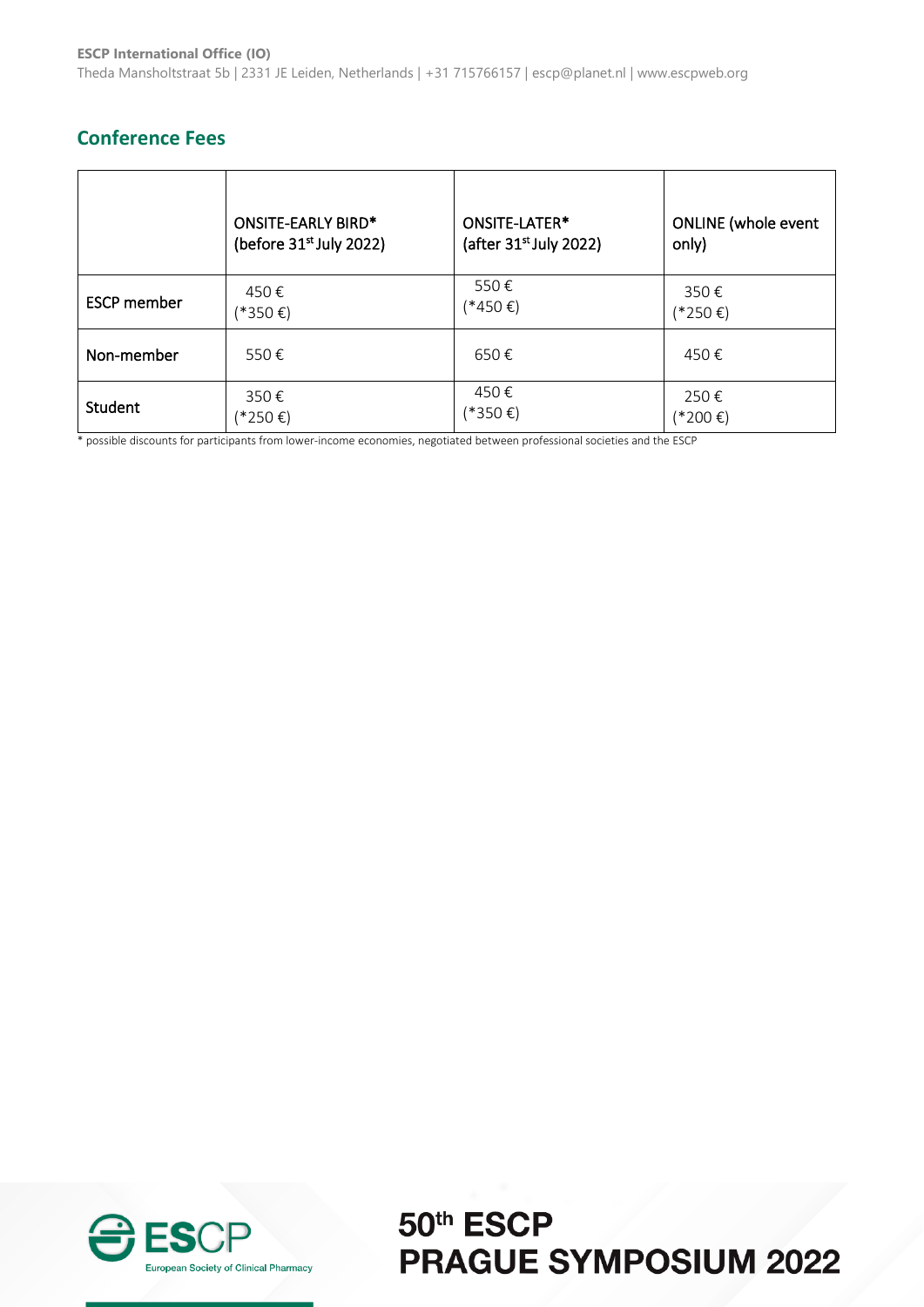### **Event banner large**



## 50th ESCP PRAGUE **SYMPOSIUM 2022**

Polypharmacy and ageing - highly-individualized, person-centered care

October 19 - 21, 2022 Prague, Czech Republic Congress & Wellness Hotel Olšanka



### **Event banner small**

**O ESCP** 

50th ESCP PRAGUE **SYMPOSIUM 2022** 

Polypharmacy and ageing<br>- highly-individualized, person-centered care

October 19 - 21, 2022 Prague, Czech Republic<br>Congress & Wellness Hotel Olšanka



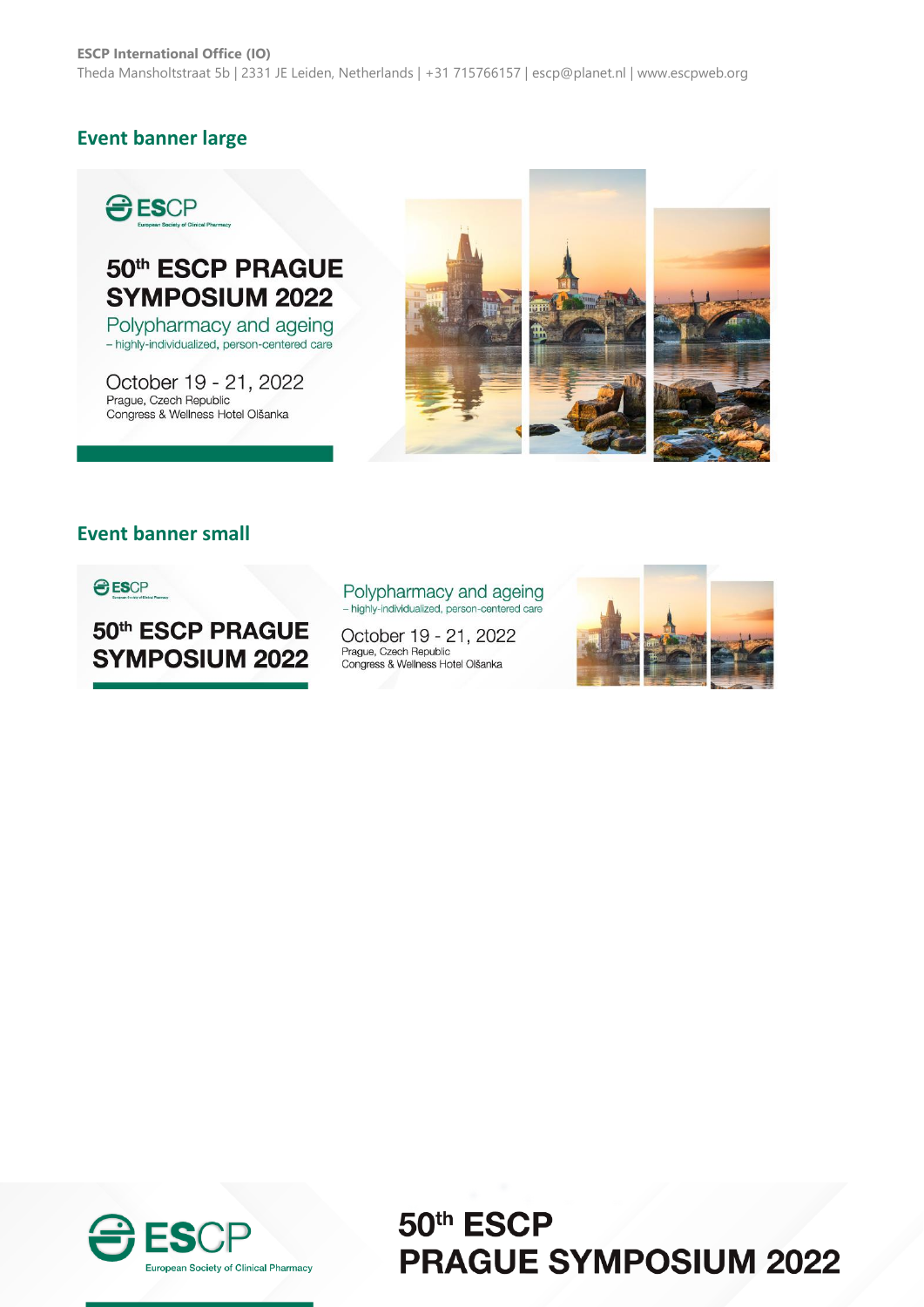# **Preliminary program**

| <b>Time</b><br>$10 - 15$<br>(CET) | <b>Masterclass of Excellence on</b><br>"Applications of mixed methods research in deprescribing"<br>(Tuesday, October 18, 2022)<br>Karolinum, Charles University, Prague<br>(separate registration for Masterclass available at the congress website) |  |
|-----------------------------------|-------------------------------------------------------------------------------------------------------------------------------------------------------------------------------------------------------------------------------------------------------|--|
| 18-20                             | <b>Welcome: Opening lecture and Welcome drink</b>                                                                                                                                                                                                     |  |
| (CET)                             | (part of the congress registration)                                                                                                                                                                                                                   |  |

### **Main ESCP Symposium program (Wednesday-Friday, October 19-21, 2022) Congress and Wellness Hotel Olšanka, Prague**

| <b>Time</b><br>$8.00 -$<br>18.00<br>(CET) | 19/10/2022<br>Wednesday | 20/10/2022<br><b>Thursday</b>                                                                                                                                                                       | 21/10/2022<br>Friday                                                                                     |
|-------------------------------------------|-------------------------|-----------------------------------------------------------------------------------------------------------------------------------------------------------------------------------------------------|----------------------------------------------------------------------------------------------------------|
| 8:00                                      | Registration            | $8:45 - 9.15$                                                                                                                                                                                       | 8:45-9.15                                                                                                |
| 9:00                                      |                         | Plenary lecture III.                                                                                                                                                                                | Plenary lecture VII.                                                                                     |
|                                           |                         | Pharmacotherapy update:<br>Individualization of drug schemes in<br>older patients with chronic heart failure<br>(lecture in cooperation with European<br>Cardiological Society, + short discussion) | Pharmacotherapy update:<br>Palliative care – supportive<br>care and chemotherapy (+<br>short discussion) |
| $9:00-$<br>9:45                           | <b>Opening ceremony</b> | $9:15 - 9:45$                                                                                                                                                                                       | 9.15-9:45                                                                                                |
|                                           |                         | Plenary lecture IV.<br>Pharmacotherapy update:                                                                                                                                                      | <b>Plenary lecture VIII.</b>                                                                             |
|                                           |                         |                                                                                                                                                                                                     | Pharmacotherapy update:                                                                                  |
|                                           |                         |                                                                                                                                                                                                     | Anticholinergic burden and                                                                               |

delirium in older patients-

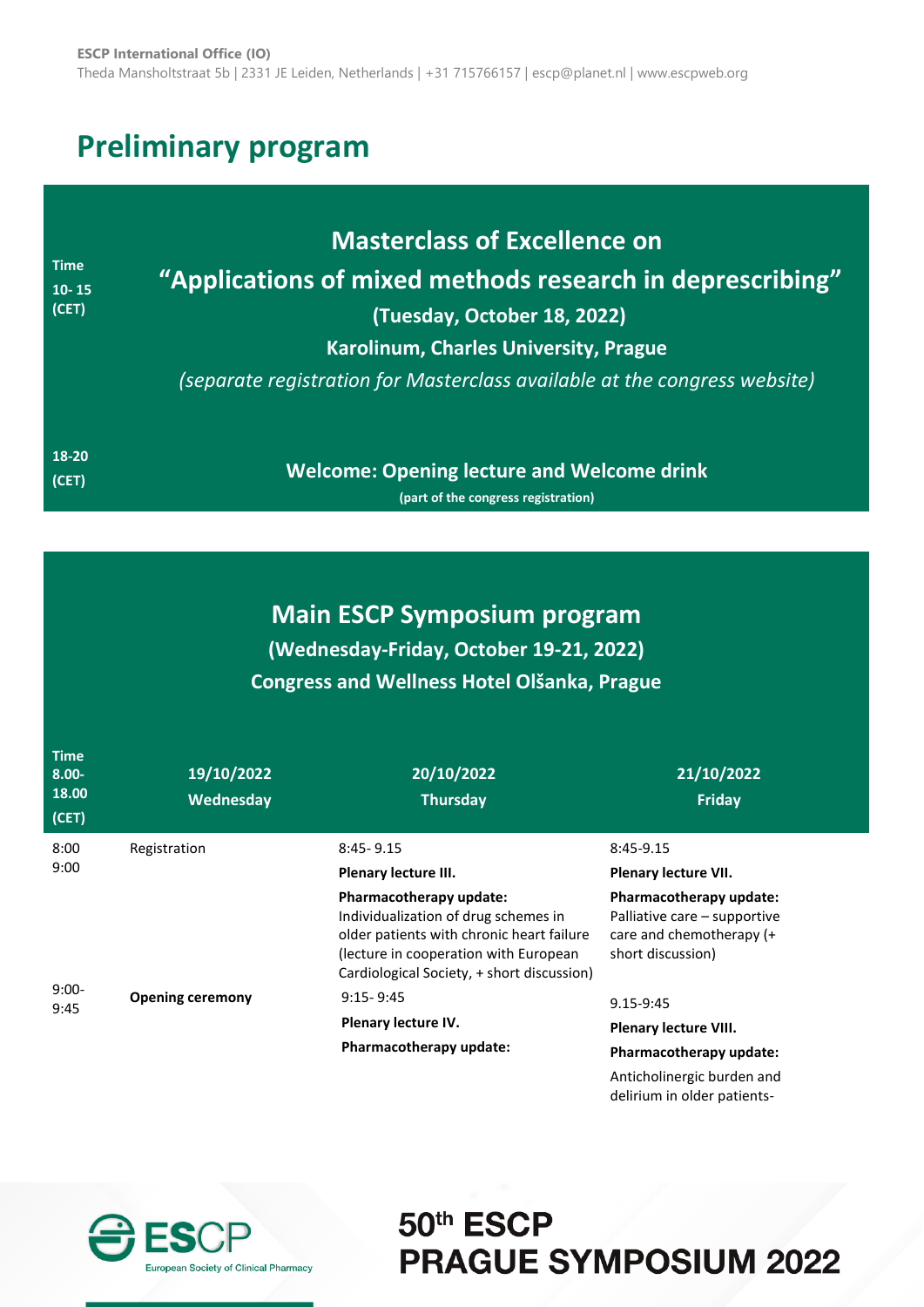Non-cancer pain and use of opioidscurrent trends and innovative approaches (+ short discussion)

diagnosis, causes and treatment (+ short discussion)

| $9:45-$           | Plenary lecture I.                                                                                                                            | 9:45-10:15                                                                                                                                       | $9:45-10:15$                                                                                                                                                                         |
|-------------------|-----------------------------------------------------------------------------------------------------------------------------------------------|--------------------------------------------------------------------------------------------------------------------------------------------------|--------------------------------------------------------------------------------------------------------------------------------------------------------------------------------------|
| 10:15             | Population ageing and trends                                                                                                                  | Plenary lecture V.                                                                                                                               | Plenary lecture IX.                                                                                                                                                                  |
|                   | in polymorbidity,<br>polypharmacy in Europe and<br>other countries (+ short<br>discussion)                                                    | Pharmacotherapy update:<br>Rational prescribing of<br>psychotropics in geriatrics<br>(lecture in cooperation with<br>Alzheimers' Europe, + short | Medication adherence in older adults-<br>advances in research and practical<br>implementations (+ short discussion)                                                                  |
| $10:15-$<br>10:45 | Plenary lecture II.<br>Medication errors and drug-<br>related problems in older<br>patients - current situation and<br>future trends (+ short | discussion)                                                                                                                                      |                                                                                                                                                                                      |
|                   |                                                                                                                                               |                                                                                                                                                  | 10.15-10:45<br><b>Coffee break-Exhibition-Poster viewing</b>                                                                                                                         |
|                   | discussion)                                                                                                                                   |                                                                                                                                                  | 10:45-11:15<br>Plenary lecture X.                                                                                                                                                    |
|                   |                                                                                                                                               | 10:15-10:45                                                                                                                                      | Medication reviews in older patients-<br>available tools and practical tips (+ short                                                                                                 |
| $10:45-$<br>11:15 | <b>Coffee break-Exhibition-Poster</b><br>viewing                                                                                              | <b>Coffee break-Exhibition-Poster</b><br>viewing                                                                                                 | discussion)                                                                                                                                                                          |
|                   |                                                                                                                                               | 10:45-11:15                                                                                                                                      |                                                                                                                                                                                      |
|                   |                                                                                                                                               | Plenary lecture VI.                                                                                                                              |                                                                                                                                                                                      |
|                   |                                                                                                                                               | Geriatric frailty and pharmaco-<br>frailty (+ short discussion)                                                                                  |                                                                                                                                                                                      |
| $11:15-$          | <b>Steve Hudson Lecture:</b>                                                                                                                  | 11: 15 - 11:45                                                                                                                                   | 11: 15 - 11:45                                                                                                                                                                       |
| 12:00             | Benefits of clinical pharmacy                                                                                                                 | <b>Sponzored lecture</b>                                                                                                                         | Plenary lecture XI.                                                                                                                                                                  |
|                   | services                                                                                                                                      |                                                                                                                                                  | Prevention of drug related problems in<br>geriatrics- new approaches in research<br>and clinical practice (+ short discussion)                                                       |
| $12:00 -$         | <b>Round table discussion</b>                                                                                                                 | 11.45 - 12.15                                                                                                                                    | 11:45-12:30                                                                                                                                                                          |
| 12:30             | (to all plenary lectures)                                                                                                                     | <b>SIG Hot topics session</b>                                                                                                                    | Round table discussion on                                                                                                                                                            |
|                   |                                                                                                                                               | Deprescribing in Europe & other<br>countries: current initiatives and<br>ongoing activities                                                      | implementation and positive impact of<br>clinical pharmacy services in various<br>settings of care (representatives of<br>policy makers, professionals and patient<br>organizations) |
|                   |                                                                                                                                               | 12:15-12:30<br><b>Discussion</b>                                                                                                                 |                                                                                                                                                                                      |
| 12:30-            | Lunch - Exhibition -Poster                                                                                                                    | Lunch - Exhibition - Poster                                                                                                                      |                                                                                                                                                                                      |
| 13:30             | viewing<br>1 <sup>st</sup> Attendance meeting                                                                                                 | viewing                                                                                                                                          | Lunch - Exhibition - Poster viewing                                                                                                                                                  |